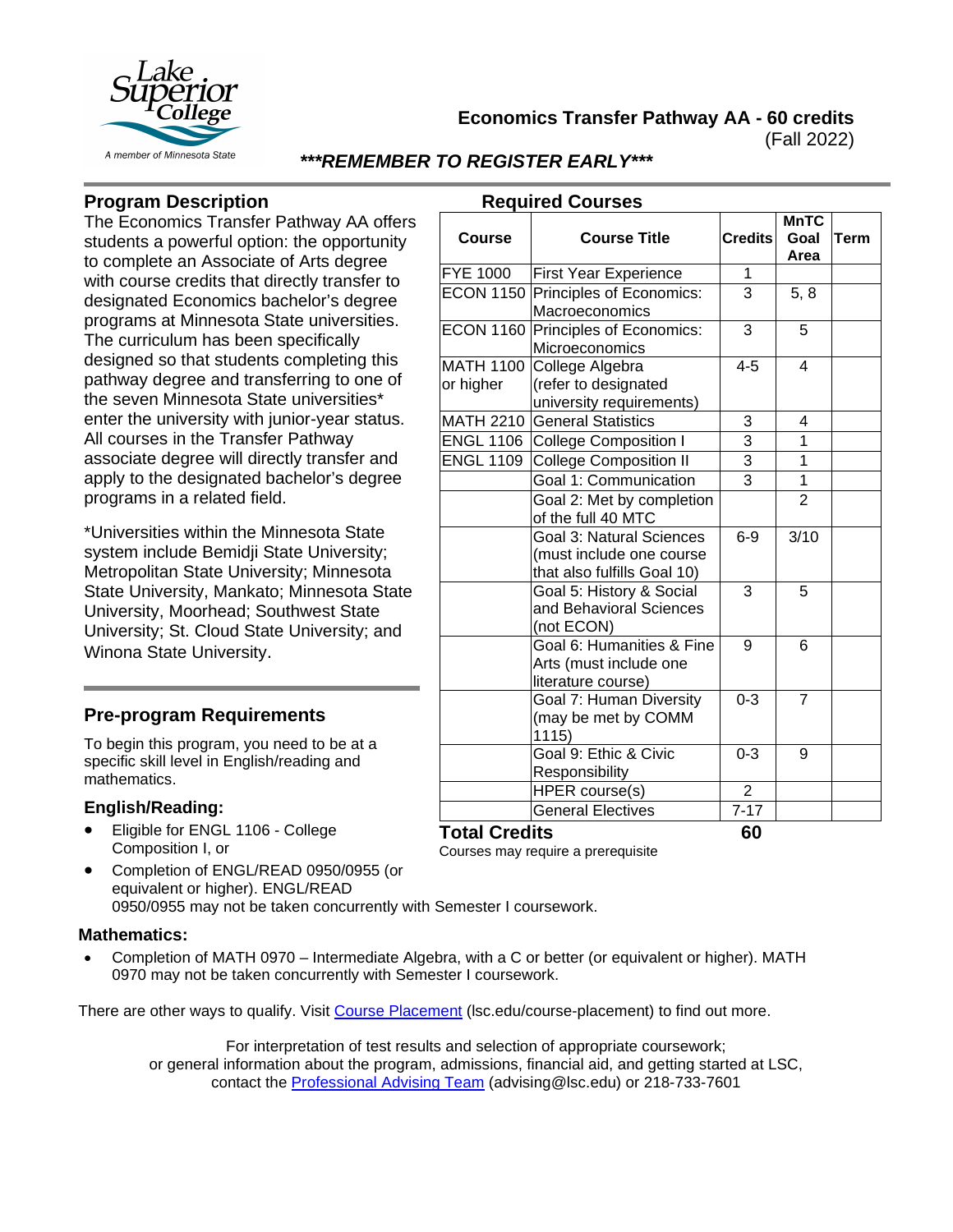

### *\*\*\*REMEMBER TO REGISTER EARLY\*\*\**

#### **Program Outcomes**

A student completing Lake Superior College's Minnesota State Economics Transfer Pathway and transferring into a designated bachelor's program in Economics at a Minnesota State university will have junior standing and may complete the bachelor's degree within an additional 60 credits. You will be able to transfer to the following designated majors at Minnesota State universities:

| Bemidji State University:                | Economics, BS                                  |
|------------------------------------------|------------------------------------------------|
| Metropolitan State University:           | Economics (General & Business Tracks), BS      |
| Minnesota State University,<br>Mankato:  | Economics, BS                                  |
| Minnesota State University,<br>Moorhead: | Economics, BA                                  |
| Southwest Minnesota State<br>University: | N/A                                            |
| St. Cloud State University:              | <b>Business Economics, BA</b><br>Economics, BA |
| Winona State University:                 | Economics, BA                                  |

In order to graduate and be guaranteed admission to a Minnesota State University's designated program you must earn an overall grade point average as indicated by the university to which you will transfer.

For more information about the Economics Transfer Pathway including course descriptions, course prerequisites and potential career opportunities, see the [program website](https://degrees.lsc.edu/economics-transfer-pathway-2/) (https://degrees.lsc.edu/economics-transfer-pathway-2/)

**or**

Contact Faculty [Adrienne Dinneen](mailto:adrienne.dinneen@lsc.edu) (adrienne.dinneen@lsc.edu) or 218-733-7639